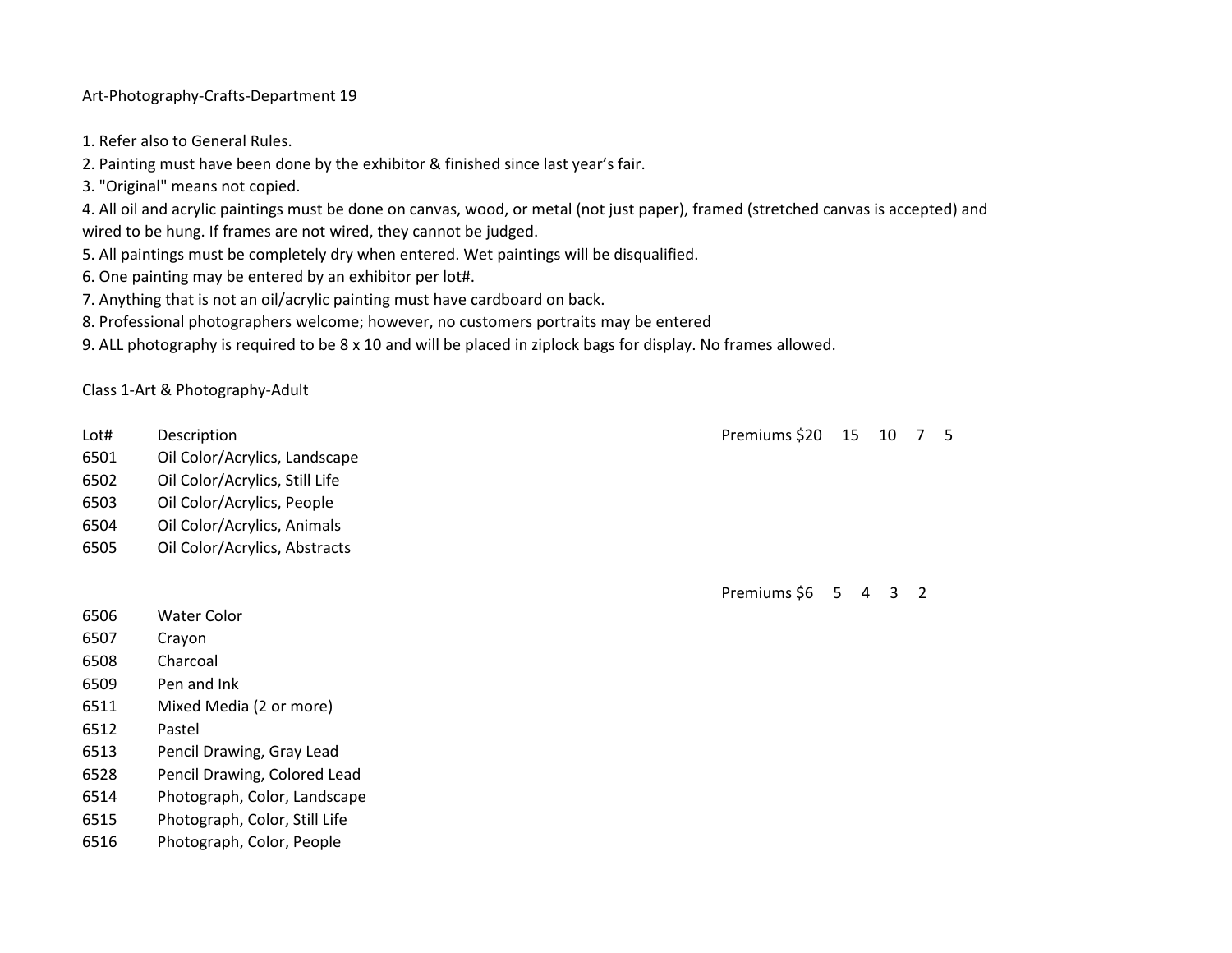- Photograph, B&W, Landscape
- Photograph, B&W, Still Life
- Photograph, B&W, People
- Painting on Fabric
- Metal Repousse
- Collage (must be placed on a 14"x22" poster board)
- Sculpture, Hand Built
- Other
- Best of Show Painting (RIBBON for premium)
- Scratch Board
- Photograph, B&W, Seascape
- Photograph, B&W, Animals
- Photograph, Color, Seascape
- Photograph, Color, Animals
- Class 2– Handcrafts-Adult
- 1. Refer also to General Rules.
- 2. This section includes handmade articles. No commercial articles will be accepted.
- 3. All entries must be made by the exhibitor since last year's fair.
- 4. Ceramic articles should have identification marks to indicate that they are originals.
- 5. Quality, not size, determines prize worthiness.
- 
- Bead Work
- Ceramics
- Corn Husk Article
- Counted Cross Stitch, Picture
- Counted Cross Stitch, other useful articles
- Cone and Nut Work
- Creative Christmas Article Wooden
- Creative Christmas Article Quilted
- Creative Christmas Article Painted
- Creative Christmas Article Misc.

Lot# Description **Premiums \$5 4 3 2 1**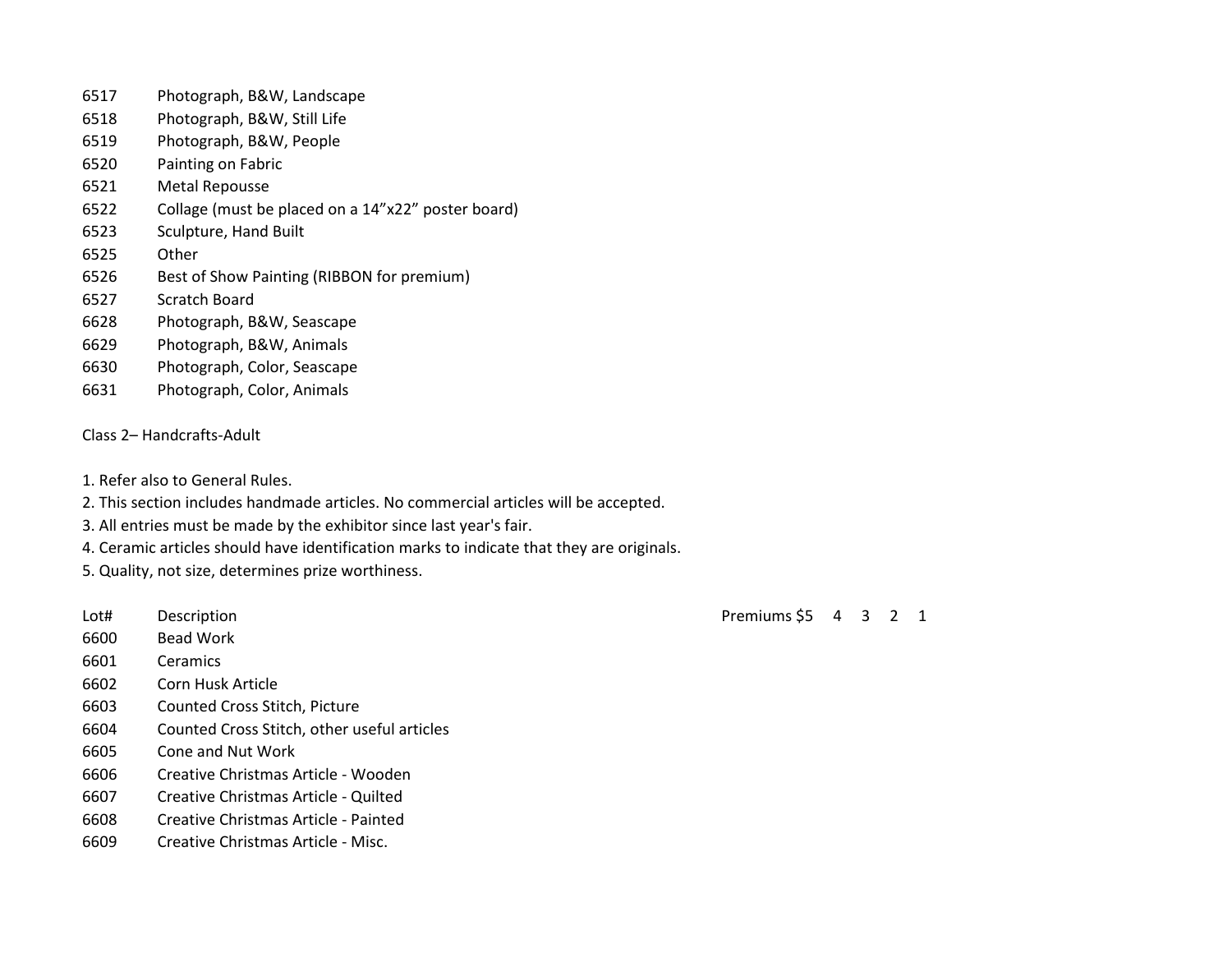- Creative Flower/Dried Flower
- Decoupage
- Doll, Creative and Traditional
- Hand Built or Thrown Pottery
- Hand Weaving
- Jewelry, Hand Crafted
- Leather Work
- Macramé
- Metal Craft
- Model made by Exhibitor
- Painted Novelties-Household Article
- Painted Novelties-Decorative
- Painted Novelties-Furniture
- Painted Novelties-Misc.
- Paper Craft
- Plaster of Paris
- Plastic Canvas Work
- Sand Art
- Scrapbook-Travel
- Scrapbook-Baby
- Scrapbook-Family
- Scrapbook-Misc.
- Seed Work
- Shell Work
- Soap Carving
- Straw Work
- String Art
- Stuffed Toys
- Wood Burning
- Wood Carving
- Woodcraft-Wooden Toy
- Woodcraft-Household Article
- Woodcraft-Decorative
- Woodcraft-Furniture